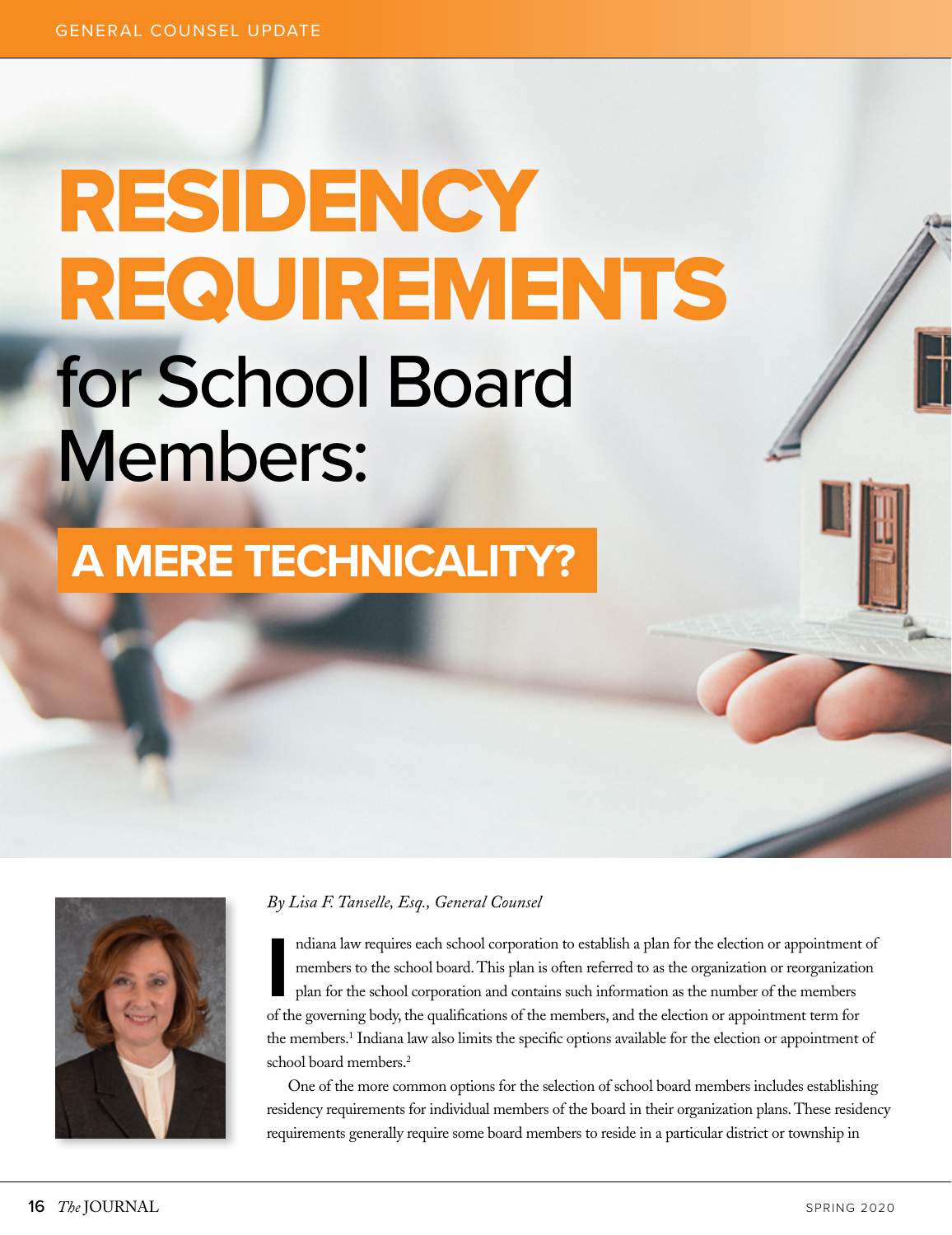

order to be eligible to serve on the school board, while allowing other members to reside anywhere within the boundaries of the school corporation. Other school boards have chosen to allow all members to be elected on an at-large basis, meaning there is no requirement to reside in a particular district or township.

The Metropolitan School District of Washington Township is one of our school corporations that has chosen to require three board members to reside in specific districts, while allowing two other members to reside anywhere within the township. Their plan further states that no more than two persons from the same residence district may be elected to the school board. At the

general election held in the fall of 2018, one of the residence district seats was slated for election. The incumbent school board member filed for re-election, and another resident also filed for the board seat. The "challenger" filed a petition for nomination with election officials that correctly identified her current address and indicated she was running for the District 2 seat. Having received more votes than the incumbent, the challenger was declared the winner. However, the day after the election, the incumbent was informed that the successful candidate did not reside in District 2, and in fact, resided in District 1. Nine days after the election, the incumbent filed a petition to contest the election on the grounds that the successful candidate was not eligible for the board seat since she did not meet the residency requirement.

The trial court held a hearing on the petition on December 11, 2018. Shortly thereafter, the judge issued a ruling in favor of the successful candidate. Some factors that were relevant to the judge were that the successful candidate did not misrepresent her address and was unaware of the fact that she did not reside in District 2. Thus, in the opinion of the judge there was no fraud or misrepresentation on the part of the successful candidate. Also relevant to the judge was the fact the incumbent board member had spoken with the challenger on several occasions, but did not investigate his opponent's eligibility to run for the seat before the election even though the filing documents were public records. In reviewing applicable cases, the judge noted that courts liberally construe the statutes governing post-election contests so that "the will of the people in the choice of public officers may not be defeated by any merely formal or technical objections" and that the Indiana law strongly disfavors post-hoc disenfranchisement of voters. Based on this caselaw, the judge believed the incumbent had the opportunity and the responsibility to investigate the eligibility of the other candidate and challenge her eligibility before the election as opposed to after the election. Lastly, while the judge acknowledged that requiring school board members to reside in different districts served to promote "geographic diversity," the judge concluded that, in this case, because all voters within the boundaries of the school corporation were able to vote on the members from the residents' districts, the resident requirement was a mere formal or technical issue when weighed against the disenfranchisement of voters. Based on the court's decision, the successful candidate was sworn into office and began serving as a school board member January 1, 2019.

The defeated incumbent school board member however filed